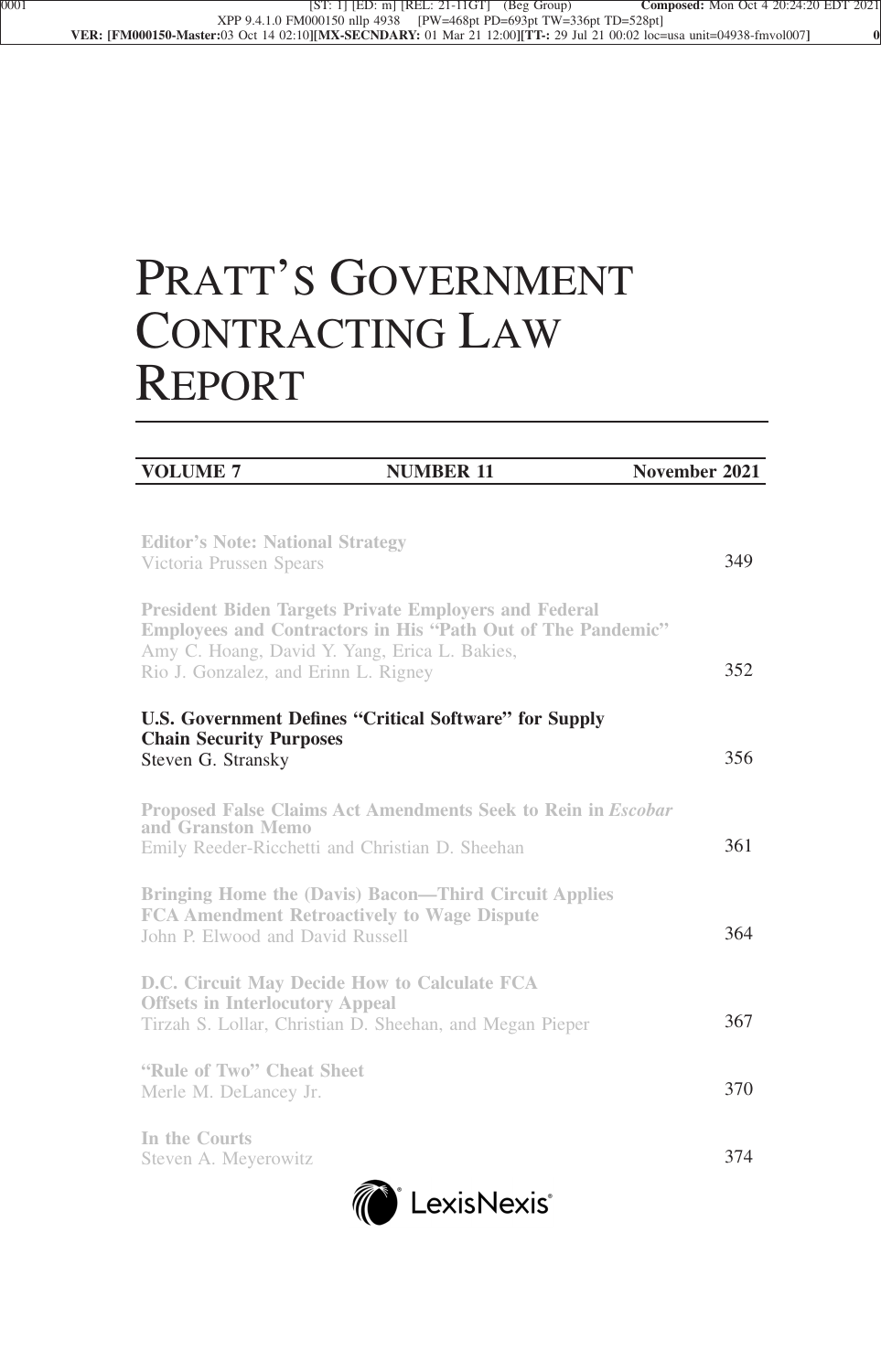### **QUESTIONS ABOUT THIS PUBLICATION?**

| For questions about the <b>Editorial Content</b> appearing in these volumes or reprint permission,           |                  |
|--------------------------------------------------------------------------------------------------------------|------------------|
| please call:                                                                                                 |                  |
|                                                                                                              |                  |
| For assistance with replacement pages, shipments, billing or other customer service matters,<br>please call: |                  |
|                                                                                                              | $(800)$ 833-9844 |
| Customer Service Website http://www.lexisnexis.com/custserv/                                                 | $(800)$ 828-8341 |
|                                                                                                              |                  |
| For information on other Matthew Bender publications, please call                                            |                  |
|                                                                                                              | $(800)$ 223-1940 |
| Outside the United States and Canada, please call                                                            | $(937)$ 247-0293 |

Library of Congress Card Number: ISBN: 978-1-6328-2705-0 (print) ISSN: 2688-7290

Cite this publication as:

[author name], [article title], [vol. no.] PRATT'S GOVERNMENT CONTRACTING LAW REPORT [page number] (LexisNexis A.S. Pratt).

Michelle E. Litteken, GAO Holds NASA Exceeded Its Discretion in Protest of FSS Task Order, 1 PRATT'S GOVERNMENT CONTRACTING LAW REPORT 30 (LexisNexis A.S. Pratt)

Because the section you are citing may be revised in a later release, you may wish to photocopy or print out the section for convenient future reference.

This publication is designed to provide authoritative information in regard to the subject matter covered. It is sold with the understanding that the publisher is not engaged in rendering legal, accounting, or other professional services. If legal advice or other expert assistance is required, the services of a competent professional should be sought.

LexisNexis and the Knowledge Burst logo are registered trademarks of RELX Inc. Matthew Bender, the Matthew Bender Flame Design, and A.S. Pratt are registered trademarks of Matthew Bender Properties Inc.

Copyright © 2021 Matthew Bender & Company, Inc., a member of LexisNexis. All Rights Reserved. Originally published in: 2015

No copyright is claimed by LexisNexis or Matthew Bender & Company, Inc., in the text of statutes, regulations, and excerpts from court opinions quoted within this work. Permission to copy material may be licensed for a fee from the Copyright Clearance Center, 222 Rosewood Drive, Danvers, Mass. 01923, telephone (978) 750-8400.

Editorial Office 230 Park Ave., 7th Floor, New York, NY 10169 (800) 543-6862 www.lexisnexis.com

MATTHEW**OBENDER**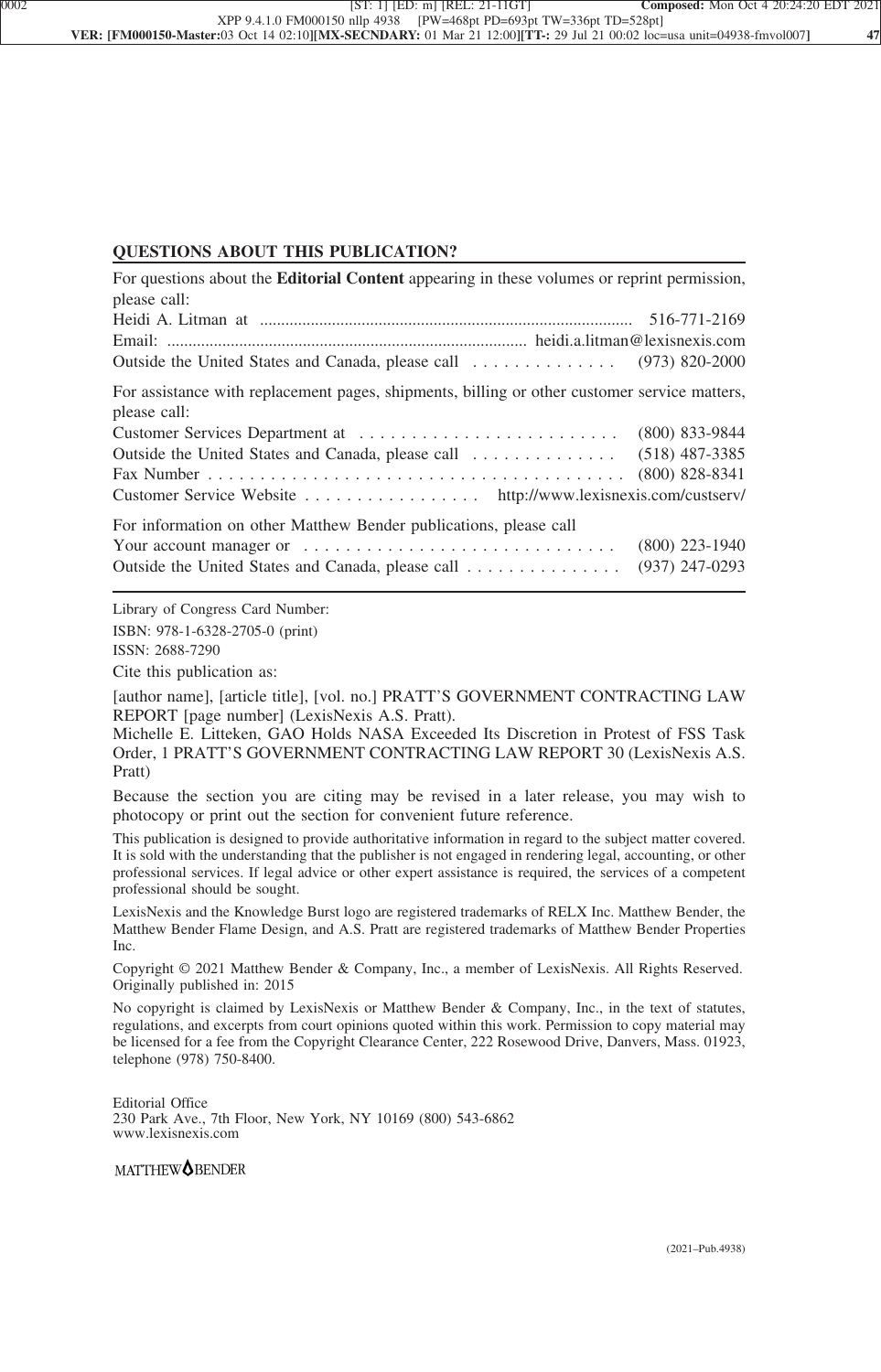## *Editor-in-Chief, Editor & Board of Editors*

**EDITOR-IN-CHIEF STEVEN A. MEYEROWITZ** *President, Meyerowitz Communications Inc.*

#### **EDITOR**

**VICTORIA PRUSSEN SPEARS** *Senior Vice President, Meyerowitz Communications Inc.*

> **BOARD OF EDITORS MARY BETH BOSCO** *Partner, Holland & Knight LLP*

**PABLO J. DAVIS** *Of Counsel, Dinsmore & Shohl LLP*

> **MERLE M. DELANCEY JR.** *Partner, Blank Rome LLP*

**J. ANDREW HOWARD** *Partner, Alston & Bird LLP*

**KYLE R. JEFCOAT** *Counsel, Latham & Watkins LLP*

**JOHN E. JENSEN** *Partner, Pillsbury Winthrop Shaw Pittman LLP*

> **DISMAS LOCARIA** *Partner, Venable LLP*

**MARCIA G. MADSEN** *Partner, Mayer Brown LLP*

**KEVIN P. MULLEN** *Partner, Morrison & Foerster LLP*

**VINCENT J. NAPOLEON** *Partner, Nixon Peabody LLP*

**STUART W. TURNER** *Counsel, Arnold & Porter*

**ERIC WHYTSELL** *Partner, Stinson Leonard Street LLP*

**WALTER A.I. WILSON** *Partner Of Counsel, Dinsmore & Shohl LLP*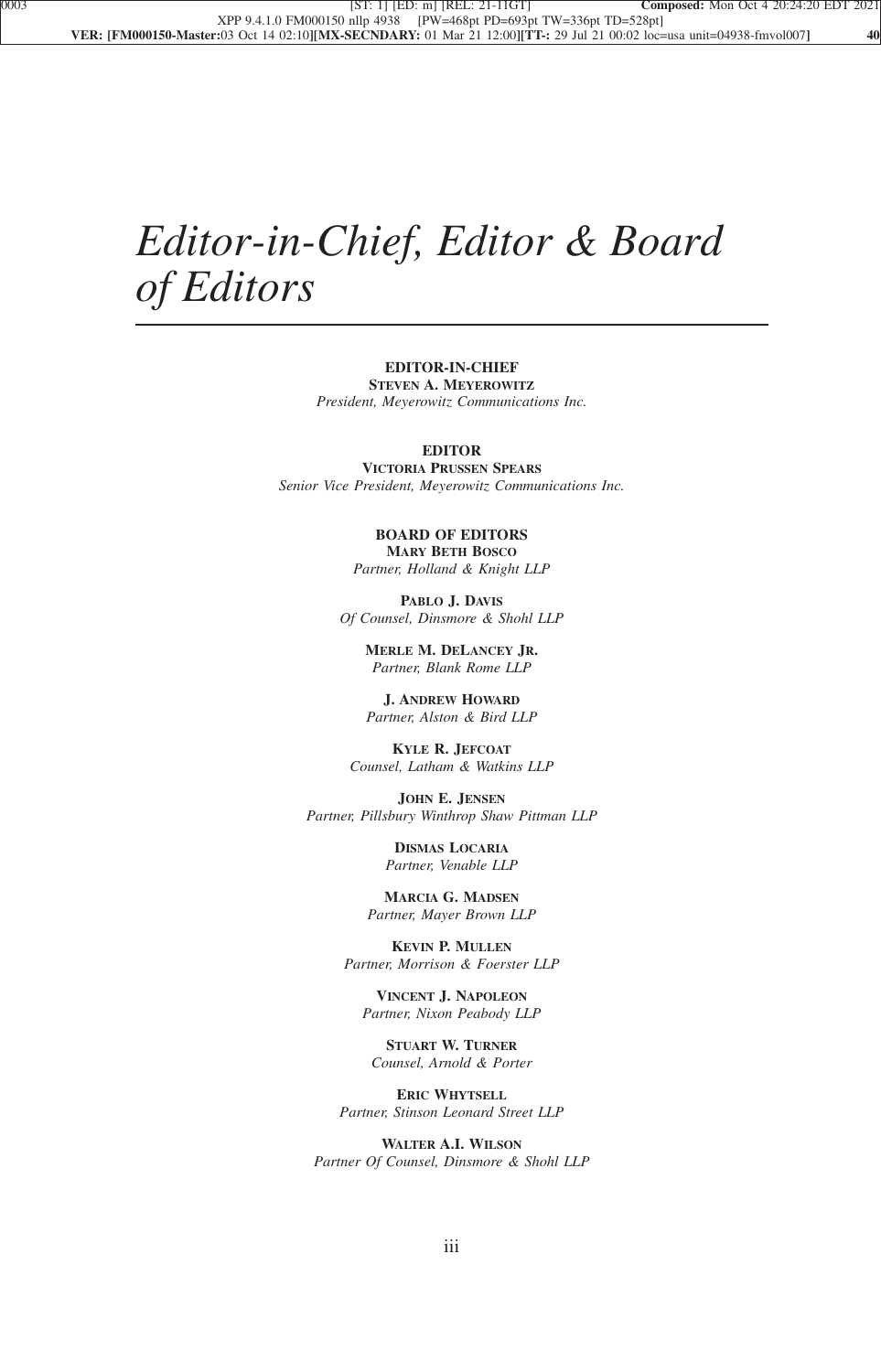*Pratt's Government Contracting Law Report* is published 12 times a year by Matthew Bender & Company, Inc. Copyright © 2021 Matthew Bender & Company, Inc., a member of LexisNexis. All Rights Reserved. No part of this journal may be reproduced in any form—by microfilm, xerography, or otherwise—or incorporated into any information retrieval system without the written permission of the copyright owner. For customer support, please contact LexisNexis Matthew Bender, 9443 Springboro Pike, Miamisburg, OH 45342 or call Customer Support at 1-800-833-9844. Direct any editorial inquiries and send any material for publication to Steven A. Meyerowitz, Editor-in-Chief, Meyerowitz Communications Inc., 26910 Grand Central Parkway Suite 18R, Floral Park, New York 11005, smeyerowitz@meyerowitzcommunications.com, 631.291.5541. Material for publication is welcomed—articles, decisions, or other items of interest to lawyers and law firms, in-house counsel, government lawyers, senior business executives, and anyone interested in privacy and cybersecurity related issues and legal developments. This publication is designed to be accurate and authoritative, but neither the publisher nor the authors are rendering legal, accounting, or other professional services in this publication. If legal or other expert advice is desired, retain the services of an appropriate professional. The articles and columns reflect only the present considerations and views of the authors and do not necessarily reflect those of the firms or organizations with which they are affiliated, any of the former or present clients of the authors or their firms or organizations, or the editors or publisher.

POSTMASTER: Send address changes to *Pratt's Government Contracting Law Report*, LexisNexis Matthew Bender, 230 Park Ave. 7th Floor, New York NY 10169.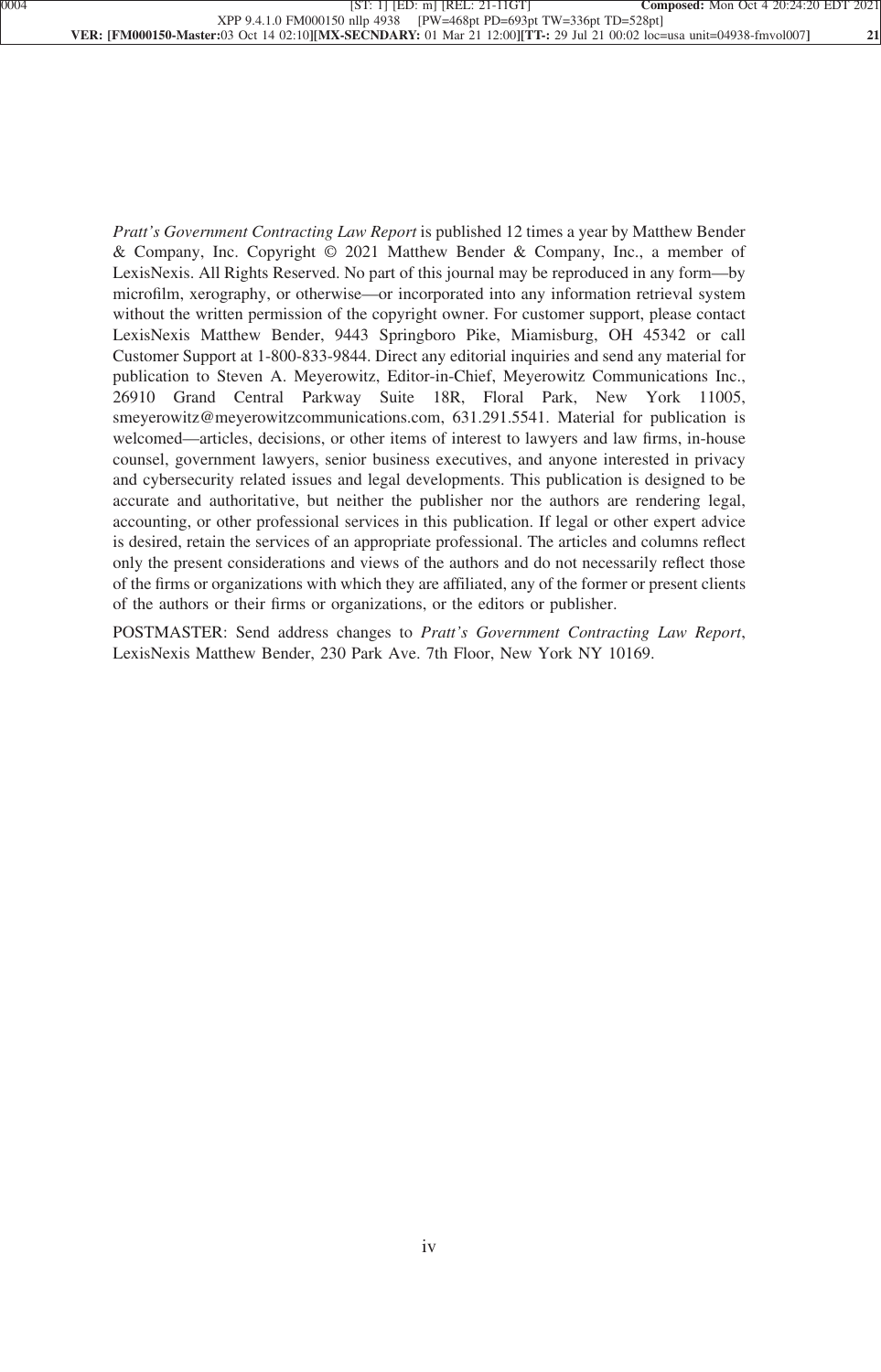### U.S. Government Defines "Critical Software" for Supply Chain Security Purposes

### *By Steven G. Stransky***\***

*This article explains President Biden's Executive Order 14028, "Improving the Nation's Cybersecurity," which mandates federal agencies implement certain measures to enhance the security and integrity of the software supply chain.*

In response to a series of cyberattacks against the United States and its critical infrastructure, President Biden issued Executive Order 14028, "Improving the Nation's Cybersecurity" (the "Cyber EO"). The Cyber EO mandates federal agencies implement certain measures to enhance the security and integrity of the software supply chain. In particular, the Cyber EO requires certain federal agencies to both publish a definition of the term "critical software" and identify a list of categories of software that satisfy this definition, which will be used to limit how the federal government procures such software products. Consequently, the Cyber EO will significantly impact organizations selling, directly or indirectly, cloud services, software solutions, and other information technology to the federal government.

### **BACKGROUND**

The Cyber EO includes several provisions that address risks, threats, and new requirements pertaining to the federal government's procurement of third party products and services containing software solutions or programs. In particular, Section 4(a) of the Cyber EO notes that the "development of commercial software often lacks transparency, sufficient focus on the ability of the software to resist attack, and adequate controls to prevent tampering by malicious actors" and "[t]here is a pressing need to implement more rigorous and predictable mechanisms for ensuring that products function securely, and as intended." To address these concerns, the Cyber EO mandates that certain federal agencies, in conjunction with the private sector and academia, identify existing or develop new standards, tools, and best practices for developing and procuring secure software solutions and to issue guidance ("Cyber Guidance") that addresses, among other issues:

**<sup>\*</sup>** Steven G. Stransky is a partner at Thompson Hine LLP and vice chair of its Privacy & Cybersecurity practice group, and a member of its Government Contracts practice group. Mr. Stransky primarily assists clients in devising strategies to assess and mitigate cybersecurity risks and with maintaining compliance with federal, state, and foreign laws and regulations governing data privacy and information security. He previously served as a Deputy Legal Adviser on the President's National Security Council and as an Attorney (Intelligence Law) at the U.S. Department of Homeland Security. Mr. Stransky may be reached at steve.stransky@thompsonhine.com.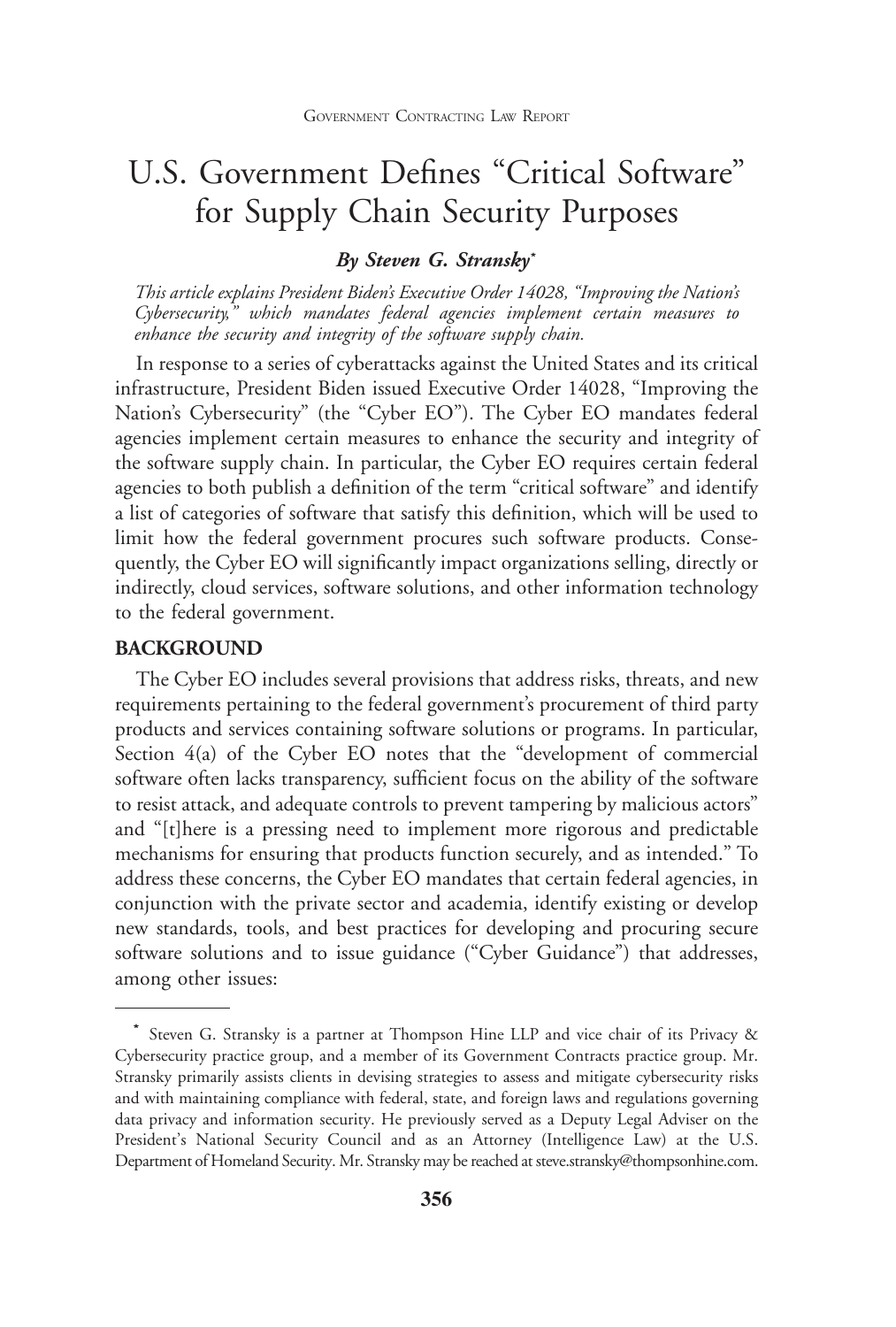- Securing software development environments;
- Auditing trust relationships;
- Generating artifacts that demonstrate compliance with this Cyber Guidance;
- Employing automated tools to maintain trusted source code supply chains and that check for known and potential vulnerabilities;
- Publishing data on the software security life cycle;
- Maintaining accurate and up-to-date data, provenance of all software components;
- Providing a Software Bill of Materials for each product directly or by publishing it on a public website;
- Participating in certain vulnerability disclosure programs;
- Identifying minimum standards for vendors' testing of their software source code; and
- Attesting to conformity with secure software development practices.

The Cyber EO requires that certain agencies furnish recommendations on drafting amendments to federal acquisition processes and regulations to ensure compliance with this Cyber Guidance and the other requirements set forth in the Cyber EO.

### **DEFINING AND IDENTIFYING CRITICAL SOFTWARE**

The Cyber EO mandates that the Director of the National Institute of Standards and Technology ("NIST"), in consultation with the Director of the National Security Agency ("NSA"), the Director of the Cybersecurity and Infrastructure Security Agency ("CISA"), the Director of the Office of Management and Budget, and the Director of National Intelligence, publish a definition of the term "critical software" to which the Cyber Guidance described above would apply. This definition must, according to the Cyber EO, "reflect the level of privilege or access required to function, integration and dependencies with other software, direct access to networking and computing resources, performance of a function critical to trust, and potential for harm if compromised." In addition, the Cyber EO provides that the Director of CISA "use this published definition of critical software to develop a list of software categories and products that are in scope for that definition and thus subject to the further requirements of the [Cyber] EO."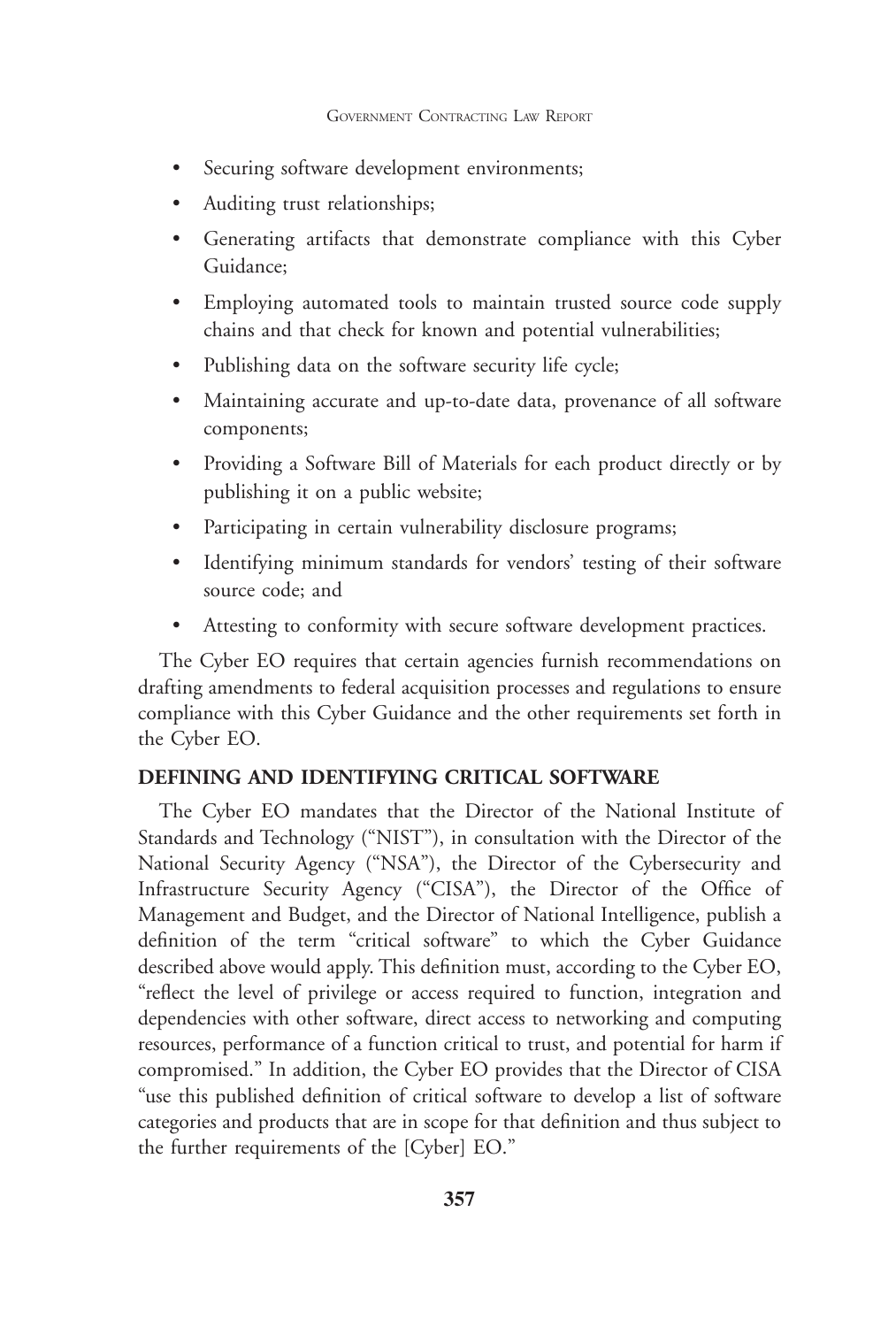On June 25, NIST published a white paper**<sup>1</sup>** that defines the term "critical software" in the context of the Cyber EO and sets forth a preliminary list of software that meets the definition. For clarity purposes, NIST uses the term "EO-critical software" to refer to "critical software" and avoid conflating it with similar terminology used in other existing definitions and frameworks. In turn, NIST defines EO critical software as:

any software that has, or has direct software dependencies upon, one or more components with at least one of these attributes: [i] is designed to run with elevated privilege or manage privileges; [ii] has direct or privileged access to networking or computing resources; [iii] is designed to control access to data or operational technology; [iv] performs a function critical to trust; or, [v] operates outside of normal trust boundaries with privileged access.

The definition of EO-critical software "applies to software of all forms (e.g., standalone software, software integral to specific devices or hardware components, cloud-based software) purchased for, or deployed in, production systems and used for operational purposes." On the other hand, software solely used for research or testing that is not deployed in production systems, are considered outside of the scope of this definition and therefore not subject to the Cyber Guidance.

The NIST white paper provides the following preliminary list of software categories that satisfy the definition of EO-critical software:

- *Identity, credential, and access management*: software that centrally identifies, authenticates, manages access rights for, or enforces access decisions for organizational users, systems, and devices.
- *Operating systems, hypervisors, container environments*: software that establishes or manages access and control of hardware resources (bare metal or virtualized/containerized) and provides common services such as access control, memory management, and runtime execution environments to software applications and/or interactive users.
- *Web browsers*: software that processes content delivered by web servers over a network and is often used as the user interface to device and service configuration functions.
- *Endpoint security*: software installed on an endpoint, usually with elevated privileges which enable or contribute to the secure operation of

**<sup>1</sup>** The NIST white paper is accessible at www.nist.gov/system/files/documents/2021/06/25/ EO%20Critical%20FINAL\_1.pdf.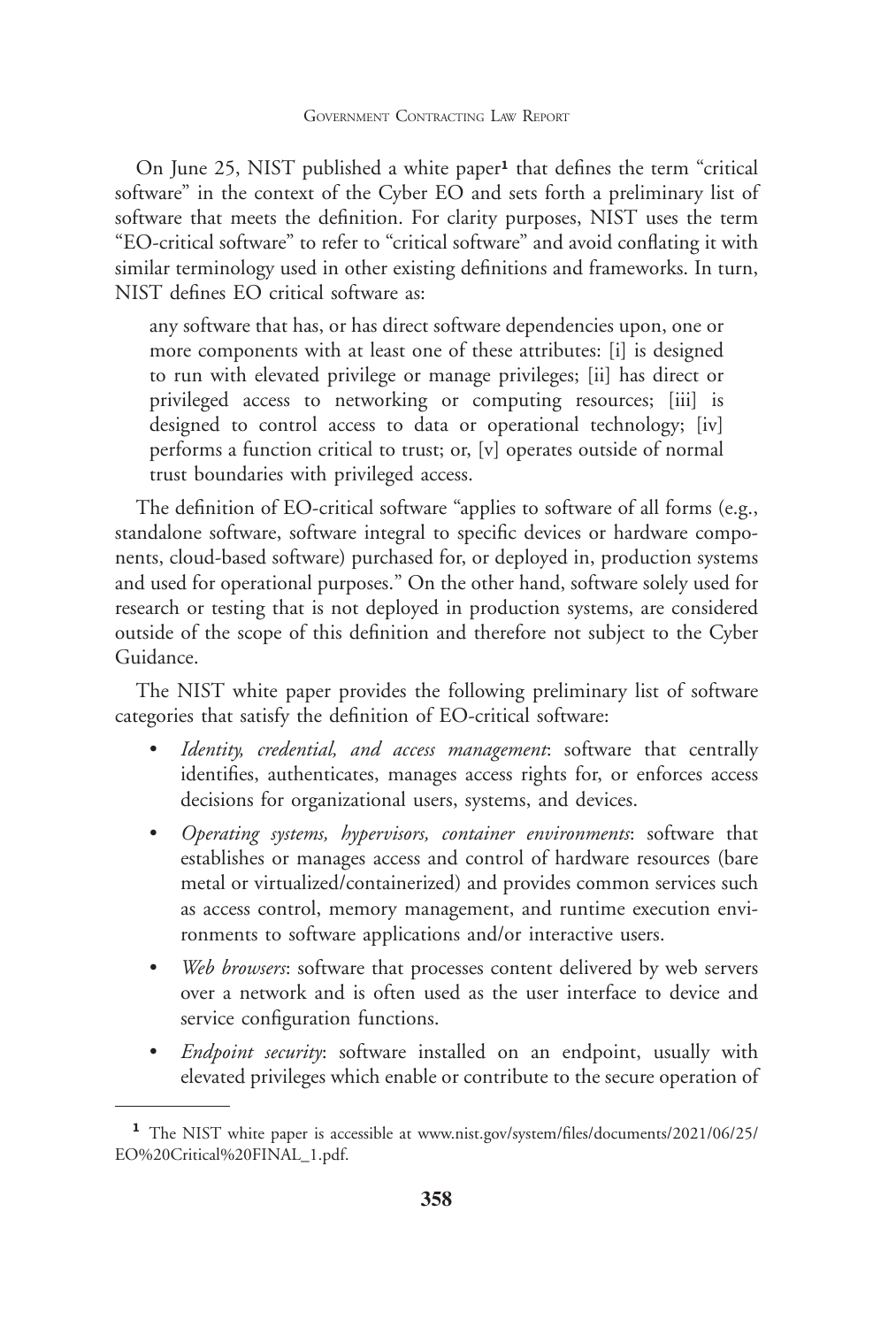the endpoint or enable the detailed collection of information about the endpoint.

- *Network control and protection*: software that implements protocols, algorithms, and functions to configure, control, monitor, and secure the flow of data across a network and products that prevent malicious network traffic from entering or leaving a network segment or system boundary.
- *Network monitoring and configuration*: Network-based monitoring and management software with the ability to change the state of—or with installed agents or special privileges on—a wide range of systems.
- *Operational monitoring and analysis*: software deployed to report operational status and security information about remote systems and the software used to process, analyze, and respond to that information.
- *Remote scanning*: software that determines the state of endpoints on a network by performing network scanning of exposed services.
- *Remote access and configuration management*: software for remote system administration and configuration of endpoints or remote control of other systems.
- *Backup/recovery and remote storage*: software deployed to create copies and transfer data stored on endpoints or other networked devices.

The NIST white paper identifies the types of software products and solutions that align to these categories and NIST's rationale for including these categories therein. However, the NIST white paper also notes that CISA is ultimately responsible for providing "the authoritative list of software categories" that satisfy the definition of EO-critical software, which will be included in the initial phase of the Cyber EO's implementation.

### **PHASED IMPLEMENTATION**

NIST recommends that the federal government implements the requirements set forth in the Cyber EO in a phased approach. According to NIST, such an incremental manner will provide the software industry the opportunity to furnish feedback to the federal government and better enable improvements to NIST's processes with each additional phase. Accordingly, NIST formally recommends that the initial implementation phase "focus on standalone, on-premises software that has security-critical functions or poses similar significant potential for harm if compromised." In addition, subsequent phases, according to NIST, may address other categories of software, such as:

Software that controls access to data;